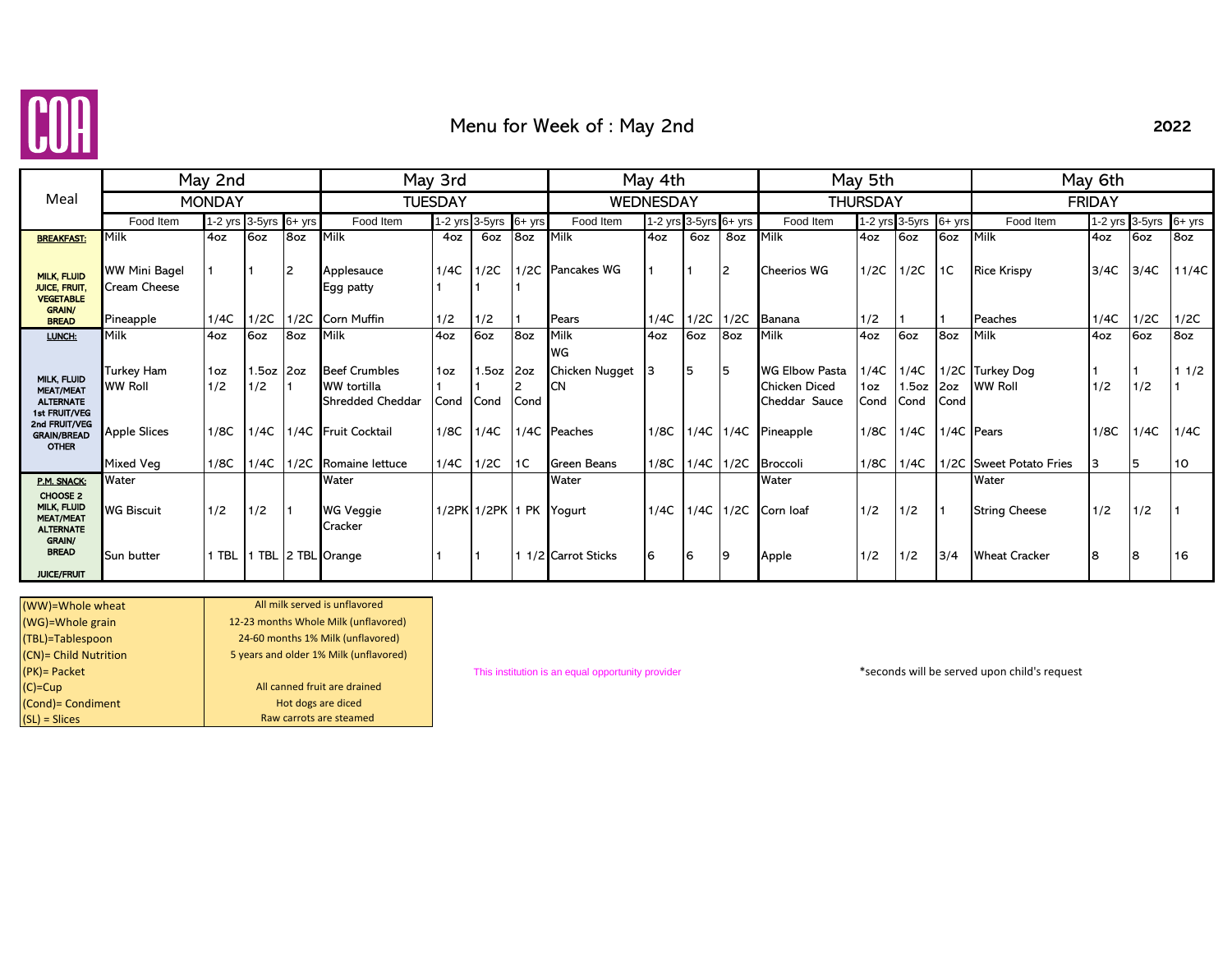

### Menu for Week of : May 9th

|                                                                                                                             |                                                                                            | May 9th                            |                                      |           |                                                                                | May 10th       |                  |                | May 11th                                                         |                            |                                        |          | May 12th                                                                  |                           | May 13th                  |                            |                                                                                        |                             |                               |                             |
|-----------------------------------------------------------------------------------------------------------------------------|--------------------------------------------------------------------------------------------|------------------------------------|--------------------------------------|-----------|--------------------------------------------------------------------------------|----------------|------------------|----------------|------------------------------------------------------------------|----------------------------|----------------------------------------|----------|---------------------------------------------------------------------------|---------------------------|---------------------------|----------------------------|----------------------------------------------------------------------------------------|-----------------------------|-------------------------------|-----------------------------|
| Meal                                                                                                                        |                                                                                            | <b>MONDAY</b>                      |                                      |           |                                                                                | <b>TUESDAY</b> |                  |                | WEDNESDAY                                                        |                            |                                        |          | THURSDAY                                                                  |                           | <b>FRIDAY</b>             |                            |                                                                                        |                             |                               |                             |
|                                                                                                                             | Food Item                                                                                  |                                    | 1-2 yrs 3-5yrs 6+ yrs                |           | Food Item                                                                      | $1-2$ yrs      | 3-5yrs           | 6+ yrs         | Food Item                                                        | 1-2 yrs $3-5$ yrs $6+$ yrs |                                        |          | Food Item                                                                 |                           | 1-2 yrs 3-5yrs            | $6+$ yrs                   | Food Item                                                                              | 1-2 yrs 3-5yrs              |                               | $6+$ yrs                    |
| <b>BREAKFAST:</b>                                                                                                           | Milk                                                                                       | 4oz                                | 6oz                                  | 8oz       | Milk                                                                           | 4oz            | 6oz              | 6oz            | Milk                                                             | 4oz                        | 6oz                                    | 8oz      | Milk                                                                      | 4oz                       | 6oz                       | 8oz                        | Milk                                                                                   | 4oz                         | 6oz                           | 8oz                         |
| <b>MILK, FLUID</b><br><b>JUICE, FRUIT.</b><br><b>VEGETABLE</b><br><b>GRAIN/</b>                                             | Applesauce<br>Egg patty                                                                    | 1/4C                               | 1/2C                                 | 1/2C      | <b>Cheerios WG</b>                                                             | 1/2C           | 1/2C             | 1 <sup>C</sup> | <b>Rice Krispy</b>                                               | 3/4C                       | 3/4C                                   | 11/4C    | <b>WW Mini Bagel</b><br>Cream Cheese                                      |                           |                           | 12                         | <b>Pancakes WG</b>                                                                     |                             |                               |                             |
| <b>BREAD</b>                                                                                                                | Corn Muffin                                                                                | 1/2                                | 1/2                                  |           | Pineapple                                                                      | 1/4C           | 1/2C             | 1/2C           | Banana                                                           | 1/2                        |                                        |          | Pears                                                                     | 1/4C                      | 1/2C                      | 1/2C                       | Peaches                                                                                | 1/4C                        | 1/2C                          | 1/2C                        |
| LUNCH:                                                                                                                      | Milk                                                                                       | 4oz                                | 6oz                                  | 8oz       | Milk                                                                           | 4oz            | 6oz              | 8oz            | Milk                                                             | 4oz                        | 6oz                                    | 8oz      | Milk                                                                      | 4oz                       | 6oz                       | 8oz                        | Milk                                                                                   | 4oz                         | 6oz                           | 8oz                         |
| MILK, FLUID<br><b>MEAT/MEAT</b><br><b>ALTERNATE</b><br>1st FRUIT/VEG<br>2nd FRUIT/VEG<br><b>GRAIN/BREAD</b><br><b>OTHER</b> | <b>WW</b><br><b>English Muffin</b><br>Cheese<br>.ettuce<br>Pineapple<br><b>Tomato Soup</b> | 1/2<br>1oz<br>1/4C<br>1/8C<br>Cond | 1/2<br>l.5oz<br>1/2C<br>1/4C<br>Cond | 2oz<br>1C | <b>Turkey Sausage</b><br><b>WG Mini Bagel</b><br>1/4C Pears<br>Cond Hash Brown | 1/8C<br>1/2    | $11/2$ 2<br>1/4C | l2             | <b>Fish Sticks CN</b><br><b>WW Bread</b><br>1/4C Peaches<br>Corn | 2<br>1/2<br>1/8C<br>1/8C   | 3<br>1/2<br>$1/4C$ 1/4C<br>$1/4C$ 1/2C | <b>4</b> | Chicken<br>Meatball<br><b>Brown Rice</b><br><b>Fruit Cocktail</b><br>Peas | 2<br>1/4C<br>1/8C<br>1/8C | 2<br>1/4C<br>1/4C<br>1/4C | Ι3<br>1/2C<br>1/4C<br>1/2C | <b>Beef Crumble</b><br>Pasta<br><b>WW</b><br><b>Apple Slices</b><br><b>Green Beans</b> | 1oz<br>1/4C<br>1/8C<br>1/8C | 1.5oz<br>1/4C<br>1/4C<br>1/4C | 2oz<br>1/2C<br>1/4C<br>1/2C |
| P.M. SNACK:                                                                                                                 | Water                                                                                      |                                    |                                      |           | Water                                                                          |                |                  |                | Water                                                            |                            |                                        |          | Water                                                                     |                           |                           |                            | Water                                                                                  |                             |                               |                             |
| CHOOSE 2<br>MILK, FLUID<br><b>MEAT/MEAT</b><br><b>ALTERNATE</b><br><b>GRAIN/</b>                                            | <b>String Cheese</b>                                                                       | 1/2                                | 1/2                                  |           | Yogurt                                                                         | 1/4C           | 1/4C             |                | 1/2C WG Biscuit                                                  | 1/2                        | 1/2                                    |          | Corn loaf                                                                 | 1/2                       | 1/2                       |                            | <b>WG Veggie</b><br>Cracker                                                            |                             | 1/2PK 1/2PK 1 PK              |                             |
| <b>BREAD</b><br><b>JUICE/FRUIT</b>                                                                                          | <b>Wheat Cracker</b>                                                                       | <b>8</b>                           | 8                                    | 16        | <b>Carrot Sticks</b>                                                           | 6              | 6                | 9              | Sun butter                                                       |                            |                                        |          | Apple                                                                     | 1/2                       | 1/2                       | 3/4                        | Orange                                                                                 |                             |                               | 11/2                        |

| (WW)=Whole wheat      | All milk served is unflavored          |
|-----------------------|----------------------------------------|
| (WG)=Whole grain      | 12-23 months Whole Milk (unflavored)   |
| (TBL)=Tablespoon      | 24-60 months 1% Milk (unflavored)      |
| (CN)= Child Nutrition | 5 years and older 1% Milk (unflavored) |
| $(PK)$ = Packet       |                                        |
| $(C)=Cup$             | All canned fruit are drained           |
| (Cond)= Condiment     | Hot dogs are diced                     |
| $(SL)$ = Slices       | Raw carrots are steamed                |
|                       |                                        |

(PK)= Packet This institution is an equal opportunity provider \*seconds will be served upon child's request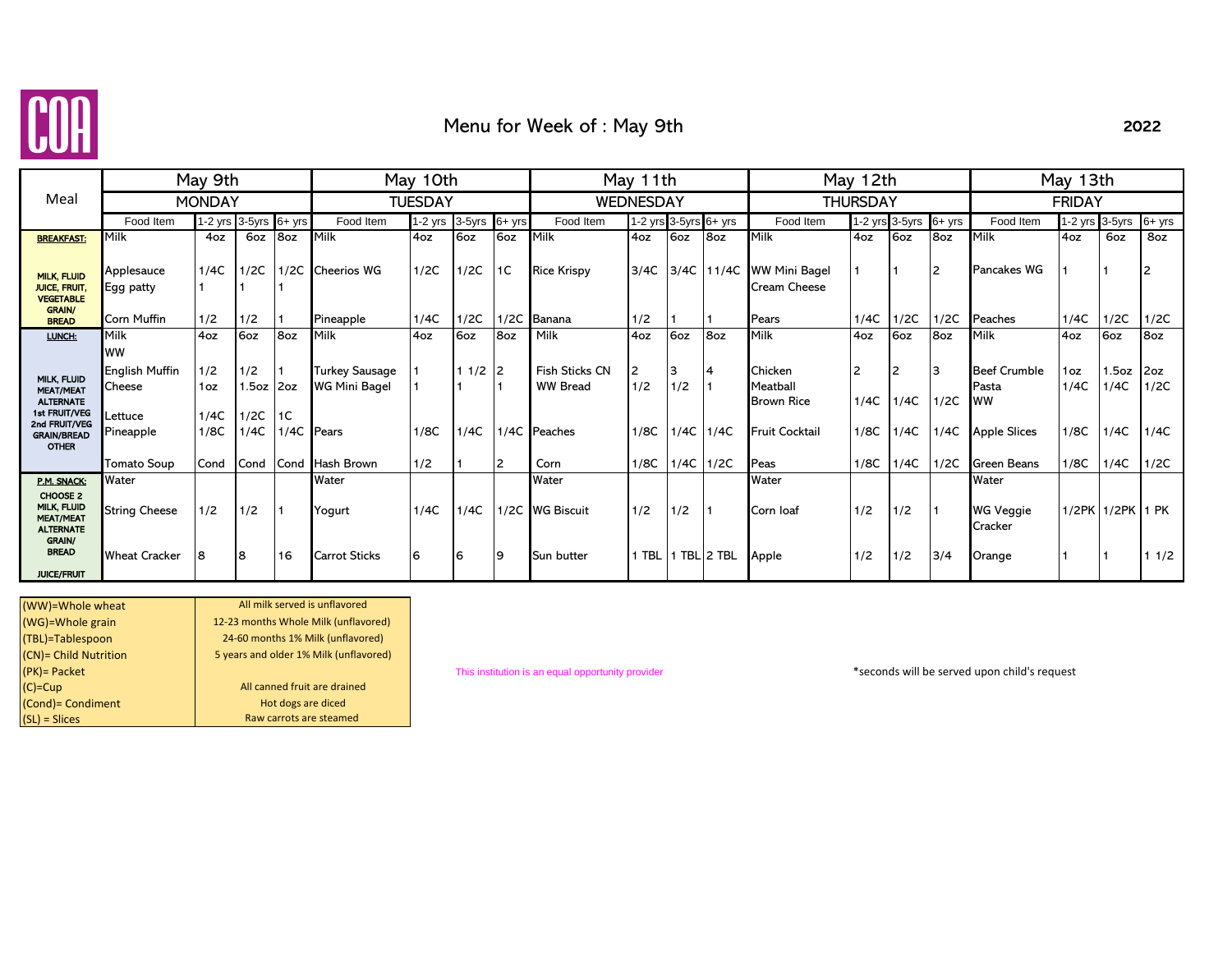

# Menu for Week of : May 16th

|                                                                                                                                    |                                              | May 16th                                |                                   |                             |                                                       | May 17th              |                            |                |                                                                              | May 18th                   |                     |                   | May 19th                                    |            | May 20th       |               |                                                                             |                             |                               |                             |
|------------------------------------------------------------------------------------------------------------------------------------|----------------------------------------------|-----------------------------------------|-----------------------------------|-----------------------------|-------------------------------------------------------|-----------------------|----------------------------|----------------|------------------------------------------------------------------------------|----------------------------|---------------------|-------------------|---------------------------------------------|------------|----------------|---------------|-----------------------------------------------------------------------------|-----------------------------|-------------------------------|-----------------------------|
| Meal                                                                                                                               |                                              | <b>MONDAY</b>                           |                                   |                             |                                                       | TUESDAY               |                            |                | WEDNESDAY                                                                    |                            |                     |                   | <b>THURSDAY</b>                             |            |                | <b>FRIDAY</b> |                                                                             |                             |                               |                             |
|                                                                                                                                    | Food Item                                    | 1-2 yrs 3-5yrs                          |                                   | $6 + yrs$                   | Food Item                                             | 1-2 yrs 3-5yrs 6+ yrs |                            |                | Food Item                                                                    | 1-2 yrs $3-5$ yrs $6+$ yrs |                     |                   | Food Item                                   |            | 1-2 yrs 3-5yrs | $6+$ yrs      | Food Item                                                                   |                             | 1-2 yrs 3-5yrs                | 6+ yrs                      |
| <b>BREAKFAST:</b>                                                                                                                  | Milk                                         | 4oz                                     | 6oz                               | 8oz                         | Milk                                                  | 4oz                   | 6oz                        | 8oz            | Milk                                                                         | 4oz                        | 6oz 8oz             |                   | Milk                                        | 4oz        | 6oz            | 8oz           | Milk                                                                        | 4oz                         | 6oz                           | 6oz                         |
| <b>MILK, FLUID</b><br><b>JUICE, FRUIT.</b><br><b>VEGETABLE</b><br><b>GRAIN/</b>                                                    | <b>Rice Krispy</b>                           | 3/4C                                    | 3/4C                              | 11/4C                       | <b>WW Mini Bagel</b><br><b>Cream Cheese</b>           |                       |                            | $\overline{2}$ | Applesauce<br>Egg patty                                                      | 1/4C                       |                     | $1/2C$   $1/2C$   | <b>Pancakes WG</b>                          |            |                |               | <b>Cheerios WG</b>                                                          | 1/2C                        | 1/2C                          | 1 <sup>C</sup>              |
| <b>BREAD</b>                                                                                                                       | Banana                                       | 1/4C                                    | 1/2C                              | 1/2C                        | Pineapple                                             | 1/4C                  | 1/2C                       |                | 1/2C Corn Muffin                                                             | 1/2                        | 1/2                 |                   | Pears                                       | 1/4C       | 1/2C           | 1/2C          | Peaches                                                                     | 1/2                         |                               |                             |
| LUNCH:                                                                                                                             | Milk                                         | 4oz                                     | 6oz                               | 8oz                         | Milk                                                  | 4oz                   | 6oz                        | 8oz            | Milk                                                                         | 4oz                        | 6oz                 | 8oz               | Milk                                        | 4oz        | 6oz            | 8oz           | Milk                                                                        | 4oz                         | 6oz                           | 8oz                         |
| <b>MILK, FLUID</b><br><b>MEAT/MEAT</b><br><b>ALTERNATE</b><br>1st FRUIT/VEG<br>2nd FRUIT/VEG<br><b>GRAIN/BREAD</b><br><b>OTHER</b> | Chicken<br>Gravy<br>Mashed Potato<br>Peaches | 1 <sub>oz</sub><br>Cond<br>1/8C<br>1/8C | 1.5oz 2oz<br>Cond<br>1/4C<br>1/4C | <b>Cond</b><br>1/2C<br>1/4C | Turkey Ham<br><b>WW Roll</b><br><b>Fruit Cocktail</b> | 1oz<br>1/2<br>1/8C    | $1.5oz$ 2oz<br>1/2<br>1/4C |                | <b>Beef Crumbles</b><br>WW tortilla<br><b>Shredded Cheddar</b><br>1/4C Pears | 1oz<br>Cond<br>1/8C        | $1.5oz$ 2oz<br>Cond | Cond<br>1/4C 1/4C | WG<br>Chicken Nugget<br><b>Apple Slices</b> | 3<br>1/8C  | 5<br>1/4C      | -5<br>1/4C    | <b>WG Elbow Pasta</b><br><b>Chicken Diced</b><br>Cheddar Sauce<br>Pineapple | 1/4C<br>1oz<br>Cond<br>1/8C | 1/4C<br>1.5oz<br>Cond<br>1/4C | 1/2C<br>2oz<br>Cond<br>1/4C |
|                                                                                                                                    | <b>WG Bread</b>                              | 1/2SL                                   | $1/2$ SL $1$ SL                   |                             | Mixed Veg                                             | 1/8C                  | 1/4C                       |                | 1/2C Romaine lettuce                                                         | 1/4C                       | $1/2C$ 1C           |                   | <b>Green Beans</b>                          | 1/8C       | 1/4C           | 1/2C          | <b>Broccoli</b>                                                             | 1/8C                        | 1/4C                          | 1/2C                        |
| P.M. SNACK:<br>CHOOSE 2<br>MILK, FLUID<br><b>MEAT/MEAT</b><br><b>ALTERNATE</b><br><b>GRAIN/</b><br><b>BREAD</b>                    | Water<br>WG Veggie<br>Cracker<br>Orange      |                                         | 1/2PK 1/2PK 1 PK                  | 1/2                         | Water<br><b>String Cheese</b><br><b>Wheat Cracker</b> | 1/2<br>8              | 1/2<br>8                   | 16             | Water<br>Yogurt<br><b>Carrot Sticks</b>                                      | 1/4C<br>6                  | 6                   | 1/4C 1/2C<br>9    | Water<br>Corn loaf<br>Apple                 | 1/2<br>1/2 | 1/2<br>1/2     | 3/4           | Water<br><b>WG Biscuit</b><br>Sun butter                                    | 1/2<br><b>TBL</b>           | 1/2<br>1 TBL 2 TBL            |                             |
| <b>JUICE/FRUIT</b>                                                                                                                 |                                              |                                         |                                   |                             |                                                       |                       |                            |                |                                                                              |                            |                     |                   |                                             |            |                |               |                                                                             |                             |                               |                             |

| All milk served is unflavored          |
|----------------------------------------|
| 12-23 months Whole Milk (unflavored)   |
| 24-60 months 1% Milk (unflavored)      |
| 5 years and older 1% Milk (unflavored) |
|                                        |
| All canned fruit are drained           |
| Hot dogs are diced                     |
| Raw carrots are steamed                |
|                                        |

(PK)= Packet This institution is an equal opportunity provider \*seconds will be served upon child's request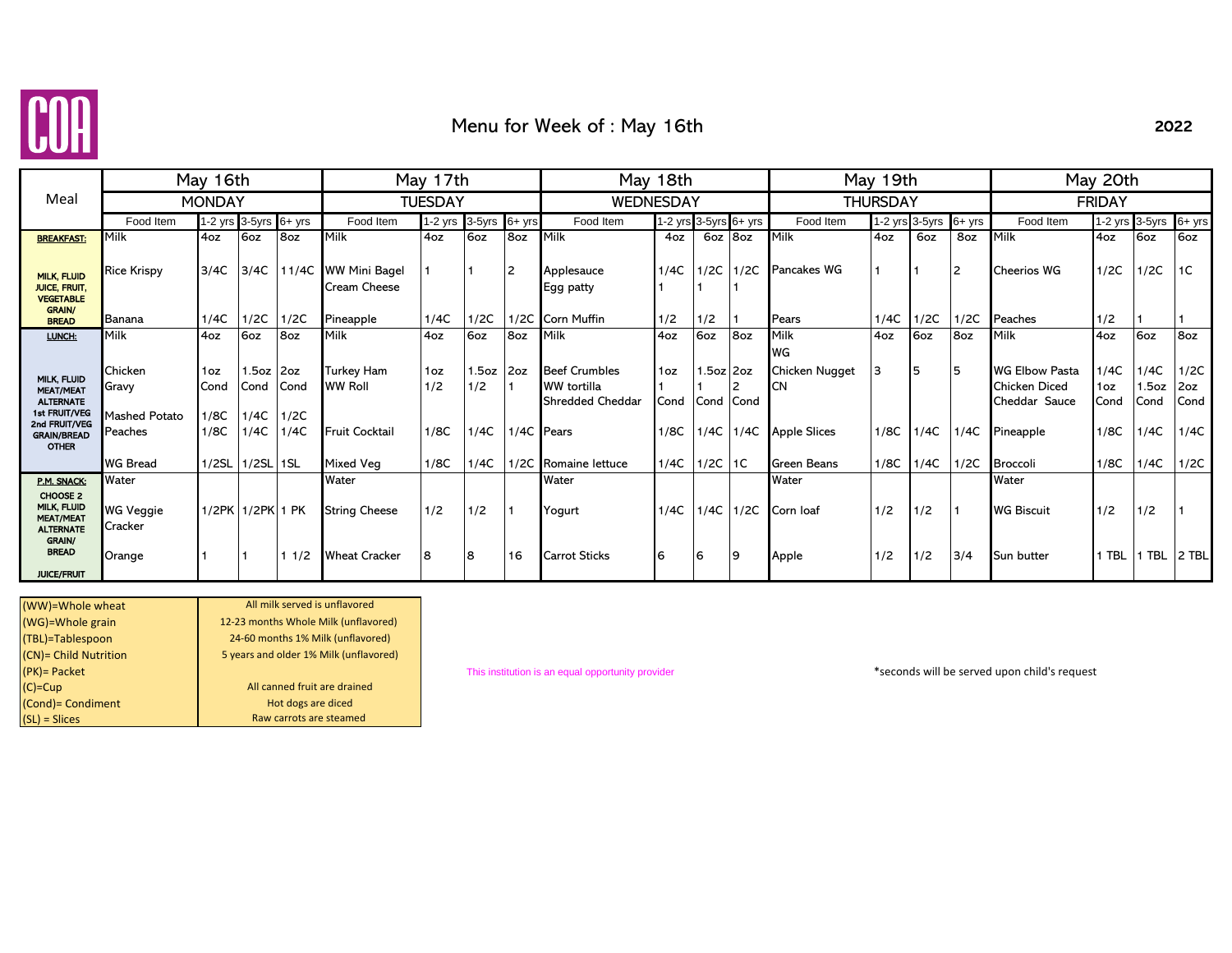

# Menu for Week of : May 23rd

### 2022

|                                                                      | May 23rd                            |      |                         |                 |                                             | May 24th       |               |     |                                        | May 25th         |                       |      |                                          | May 26th        |                       |      | May 27th                                 |           |           |          |  |
|----------------------------------------------------------------------|-------------------------------------|------|-------------------------|-----------------|---------------------------------------------|----------------|---------------|-----|----------------------------------------|------------------|-----------------------|------|------------------------------------------|-----------------|-----------------------|------|------------------------------------------|-----------|-----------|----------|--|
| Meal                                                                 | <b>MONDAY</b>                       |      |                         |                 |                                             | <b>TUESDAY</b> |               |     |                                        | <b>WEDNESDAY</b> |                       |      |                                          | <b>THURSDAY</b> |                       |      | <b>FRIDAY</b>                            |           |           |          |  |
|                                                                      | Food Item                           |      | 1-2 yrs $3-5yrs$ 6+ yrs |                 | Food Item                                   | $1-2$ yrs      | 3-5yrs 6+ yrs |     | Food Item                              |                  | 1-2 yrs 3-5yrs 6+ yrs |      | Food Item                                |                 | 1-2 yrs 3-5yrs 6+ yrs |      | Food Item                                | $1-2$ yrs | 3-5yrs    | $6+$ yrs |  |
| <b>BREAKFAST:</b>                                                    | <b>Milk</b>                         | 4oz  | 6oz                     | 8 <sub>oz</sub> | Milk                                        | 4oz            | 6oz           | 8oz | Milk                                   | 4oz              | 6oz                   | 8oz  | Milk                                     | 4oz             | 6oz                   | 8oz  | Milk                                     | 4oz       | 6oz       | 6oz      |  |
| <b>MILK, FLUID</b><br><b>JUICE, FRUIT.</b><br><b>VEGETABLE</b>       | Pancakes WG                         |      |                         | $\overline{2}$  | Applesauce<br>Egg patty                     | 1/4C           | 1/2C          |     | 1/2C Rice Krispy                       | 3/4C             | 3/4C                  |      | 11/4C Cheerios WG                        | 1/2C            | 1/2C                  | 1C   | <b>WW Mini Bagel</b><br>Cream Cheese     |           |           | 2        |  |
| <b>GRAIN/</b><br><b>BREAD</b>                                        | Pineapple                           | 1/4C | 1/2C                    | 1/2C            | Corn Muffin                                 | 1/2            | 1/2           |     | Banana                                 | 1/2              |                       |      | Pears                                    | 1/4C            | 1/2C                  | 1/2C | Peaches                                  | 1/4C      | 1/2C      | 1/2C     |  |
| LUNCH:                                                               | <b>Milk</b>                         | 4oz  | 6oz                     | 8oz             | Milk                                        | 4oz            | 6oz           | 8oz | Milk                                   | 4oz              | 6oz                   | 8oz  | Milk                                     | 4oz             | 6oz                   | 8oz  | Milk                                     | 4oz       | 6oz       | 8oz      |  |
| MILK, FLUID<br><b>MEAT/MEAT</b><br><b>ALTERNATE</b>                  | <b>Turkey Dog</b><br><b>WW Roll</b> | 1/2  | 1/2                     |                 | <b>WW</b><br>1 1/2 English Muffin<br>Cheese | 1/2<br>1oz     | 1/2<br>1.5oz  | 2oz | <b>Turkey Sausage</b><br>WG Mini Bagel |                  | $11/2$ 2              |      | <b>Fish Sticks CN</b><br><b>WW Bread</b> | 2<br>1/2        | 3<br>1/2              | 4    | Chicken<br>Meatball<br><b>Brown Rice</b> | 2<br>1/4C | 2<br>1/4C | 1/2C     |  |
| 1st FRUIT/VEG<br>2nd FRUIT/VEG<br><b>GRAIN/BREAD</b><br><b>OTHER</b> | Peaches                             | 1/8C | 1/4C                    | 1/4C            | Lettuce<br>Pears                            | 1/4C<br>1/8C   | 1/2C<br>1/4C  | 1C  | 1/4C Fruit Cocktail                    | 1/8C             | 1/4C                  | 1/4C | <b>Apple Slices</b>                      | 1/8C            | 1/4C                  | 1/4C | Pineapple                                | 1/8C      | 1/4C      | 1/4C     |  |
|                                                                      | <b>Sweet Potato Fries</b>           | 3    | 5                       | 10              | <b>Tomato Soup</b>                          | Cond           | Cond          |     | Cond Hash Brown                        | $1^{\circ}/2$    |                       | 2    | Corn                                     | 1/8C            | 1/4C                  | 1/2C | Peas                                     | 1/8C      | 1/4C      | 1/2C     |  |
| P.M. SNACK:                                                          | Water                               |      |                         |                 | Water                                       |                |               |     | Water                                  |                  |                       |      | Water                                    |                 |                       |      | Water                                    |           |           |          |  |
| CHOOSE 2<br>MILK, FLUID<br><b>MEAT/MEAT</b><br><b>ALTERNATE</b>      | Corn loaf                           | 1/2  | 1/2                     |                 | Yogurt                                      | 1/4C           | 1/4C          |     | 1/2C WG Biscuit                        | 1/2              | 1/2                   |      | WG Veggie<br>Cracker                     |                 | 1/2PK 1/2PK 1 PK      |      | <b>String Cheese</b>                     | 1/2       | 1/2       |          |  |
| <b>GRAIN/</b><br><b>BREAD</b><br><b>JUICE/FRUIT</b>                  | Apple                               | 1/2  | 1/2                     | 3/4             | <b>Carrot Sticks</b>                        | 6              | 16            | 9   | Sun butter                             |                  |                       |      | 1 TBL 1 TBL 2 TBL Orange                 |                 |                       |      | 1 1/2 Wheat Cracker                      | 8         | 8         | 16       |  |

| (WW)=Whole wheat      | All milk served is unflavored          |
|-----------------------|----------------------------------------|
| (WG)=Whole grain      | 12-23 months Whole Milk (unflavored)   |
| (TBL)=Tablespoon      | 24-60 months 1% Milk (unflavored)      |
| (CN)= Child Nutrition | 5 years and older 1% Milk (unflavored) |
| $(PK)$ = Packet       |                                        |
| $(C)=Cup$             | All canned fruit are drained           |
| (Cond) = Condiment    | Hot dogs are diced                     |
| $(SL) = Slices$       | Raw carrots are steamed                |

(PK)= Packet This institution is an equal opportunity provider \*seconds will be served upon child's request